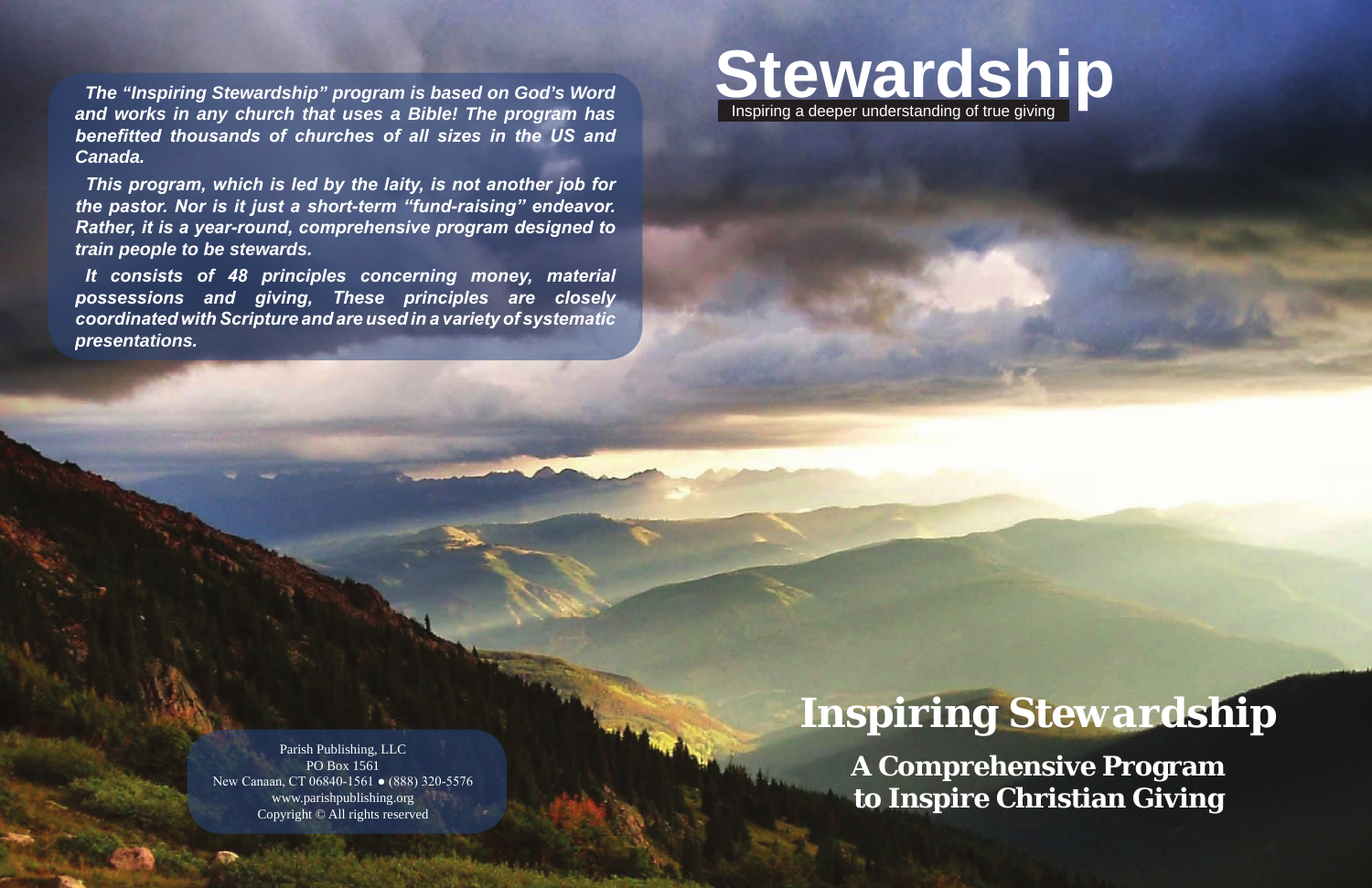### *Overview and Sample Packet*

### *The Challenge*

Churches everywhere are in need of additional funds.

The problem is not the economy.

The problem is not apathy on the part of church members.

The problem is:



- People are not familiar with what God's Word says about money, material possessions and giving.
- People have never been trained to make giving to God a priority; they give what is left over at the end of the month instead of giving "first-fruits" offerings.
- People of all ages who fail to recognize that God owns it all!
- Sacrificial givers who comprise the financial backbone of most churches are slowly passing away without being replaced.

For a variety of reasons, most pastors do not feel comfortable preaching about money. And yet, this is an important subject. There are more verses in the Bible dealing with money, material possessions and giving than with heaven and hell combined. The Bible says more about this subject than about faith.

The dilemma: How do you instruct your people about scriptural truths concerning money without making it yet another job for the pastor or without pressuring people?

### *The Solution*

Follow the key to successful programs everywhere: Use what has proven to work.

The *Inspiring Stewardship* program is based on God's Word and works in any church that uses a Bible! The program has benefitted thousands of churches of all sizes in the US and Canada.

This program, which is led by the laity, is not another job for the pastor. Nor is it just a short-term "fundraising" endeavor. Rather, it is a year-round educational and training program designed to inspire people to be life-long stewards.

It consists of 48 principles concerning money, material possessions and giving. These principles are closely coordinated with Scripture and are used in a variety of systematic presentations.

#### *How the Inspiring Stewardship Program Works*

The program includes all necessary materials and is based on a series of 48 stewardship principles; one lesson per month. The first four principles are provided here to give an idea of how these fit together:

| 1. All that we have belongs to God.         | Psalm $24:1$<br>Psalm 50:10 |
|---------------------------------------------|-----------------------------|
|                                             | Haggai 2:8                  |
| 2. Because all that we have belongs to God, | Deut. 8:18                  |
| our goal in using that which belongs to God | Psalm $62:5$                |
| is to glorify him.                          | Matt. 6:19-21               |
|                                             | 1 Cor. 10:31                |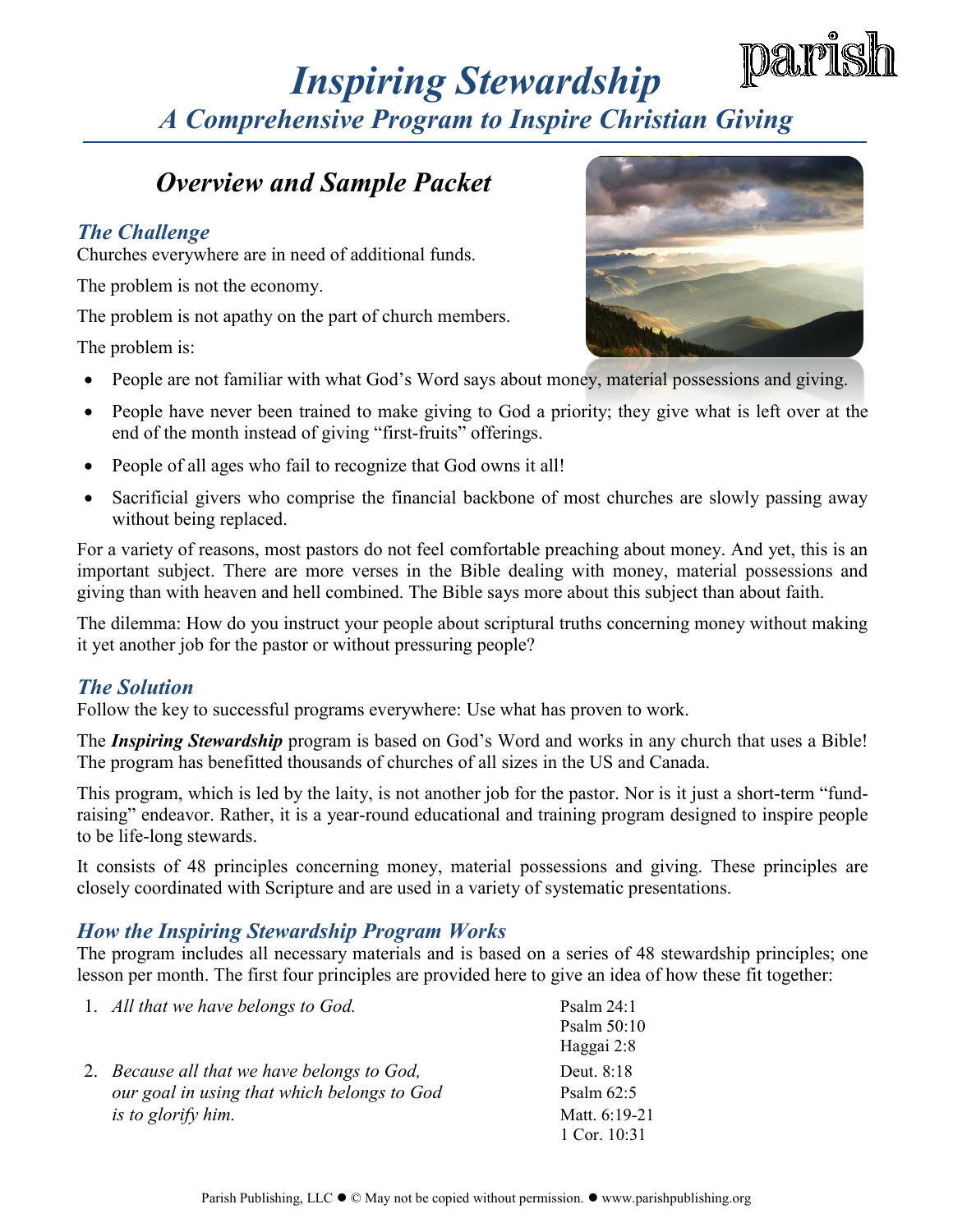| 3. Money is a neutral commodity, a means of | Prov. $4:23$                                                                |
|---------------------------------------------|-----------------------------------------------------------------------------|
| exchange. It is neither inherently good     | Matt. 6:33                                                                  |
| nor evil.                                   | Col. $3:1-2$                                                                |
|                                             | 1 Tim. $6:10$                                                               |
| 4. The wealth we have is determined by God. | Deut. 8:18<br>1 Chron. $29:11-12$<br>Psalm 127:2<br>Eccl. 5:19<br>Col. 3:23 |
|                                             |                                                                             |

Each principle builds on previous lessons, but all are designed to stand alone, something very important in areas where there is high turnover. The program lasts for 48 months, but can be canceled at any time. The materials are not dated, and the program can start in any month of the year.

Using the materials that we provide:

- Each week an outlined box appears in the bulletin with that month's principle and Scripture verse as a weekly reminder.
- Each month in the newsletter (or as a bulletin insert or email attachment); an article appears featuring that month's principle, as a more thorough explanation.
- Once a month, a lay person presents another, reinforcing view of that principle just before the offering is received.
- Once a month, Bible study groups, youth groups, or Sunday school classes receive a discussion sheet containing some basic questions about that month's principle, in order to include the broadest audience possible.

Thus, the program is presenting scriptural truths in a comprehensive, but low-key way, "line upon line, precept upon precept, here a little, there a little" (Isaiah 28:10). Because God is faithful to honor the Scriptures, the program heightens a congregation's awareness of biblical truths concerning giving and leads to an overall increase in financial support.

#### *Everything is Included!*

Every month, all of the resources necessary to run the *Inspiring Stewardship* program will be available in your account at [The Parish Resource Center](https://www.parishpublishing.org/resourcecenter/default.asp) on our website:

- The **Bulletin "box,"** which appears in the bulletin each Sunday for one month.
- "*Applying Bible Principles*" is the **newsletter article** that is published once during the month. This can also be used as a bulletin insert or attached to an email. Most are longer than the sample at the end of this packet.
- The **Lay Speaker Presentation** is given once a month by a lay speaker, usually right before the offering. We suggest this take place on the third Sunday of the month since relatively few holidays occur on that Sunday. The lay speaker can put this material into his or her own words; however, most read it for maximum effectiveness. All of these presentations are designed to last about three or four minutes.
- The **Bible Study or Your Group Discussion** is for Bible study groups, youth groups and Sunday school classes. Younger children are asked to discuss the questions with their parents or guardians; adults and older teens are requested to discuss them with their families. It takes about five minutes to use once each month.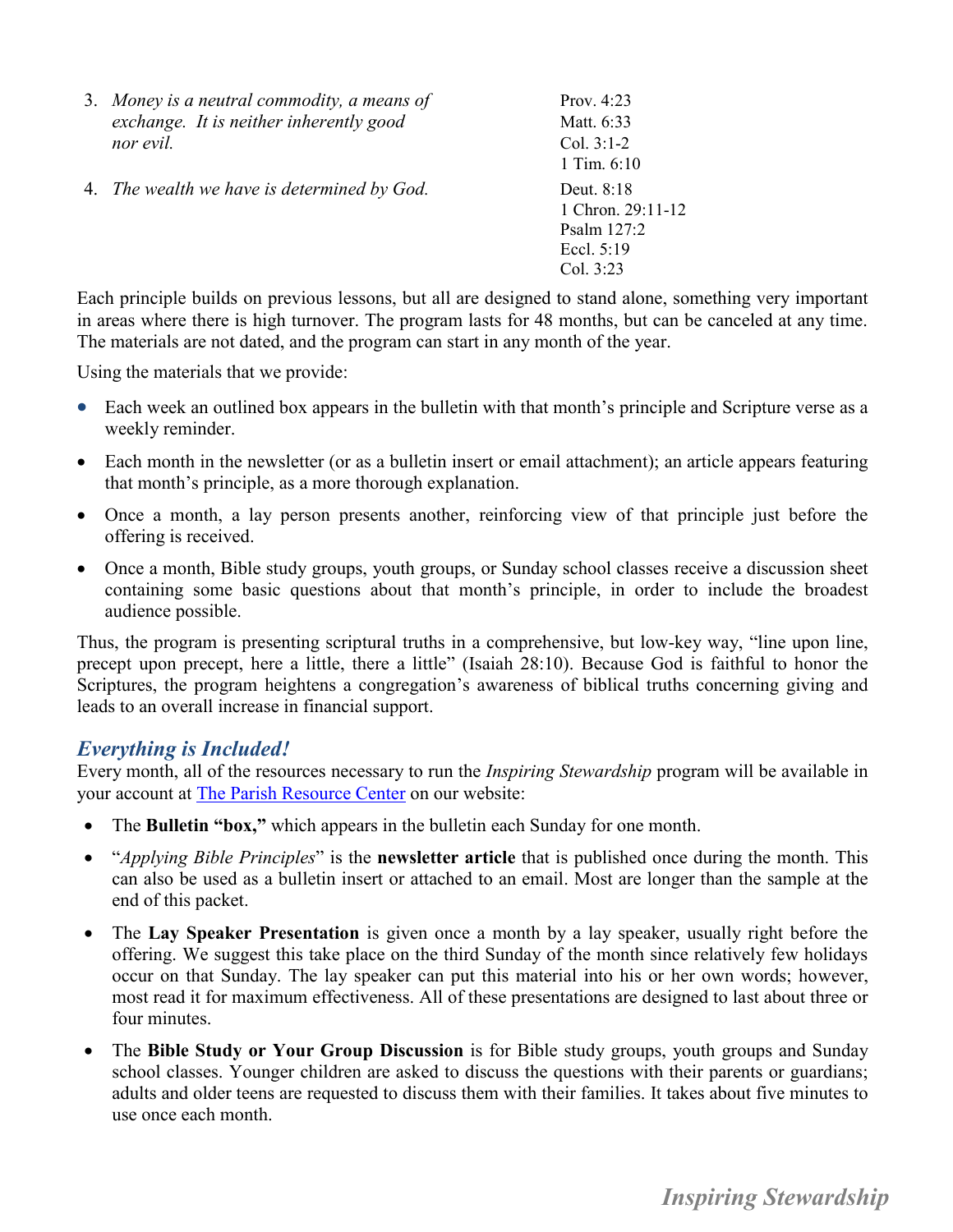- **Offering Appeal Letters.** Three offering appeal letters for Easter, Thanksgiving and Christmas are included.
- **Thank-You Letters.** Four thank-you letters each year are included to accompany quarterly donor statements.
- **Commitment Campaign** (optional, purchased separately) include all materials needed for a fourweek emphasis on commitment each spring or fall. The campaign resources include newsletter articles, letters to the congregation, four lay speaker presentations, follow-up materials, discussion sheet, campaign brochure, response card (also known as "Faith Promise Card," "Estimate of Giving Card," "Pledge Card," etc.) and master schedule. The theme of the first campaign is "*Faithful Stewards of God's Infinite Grace*."

All campaign resources can easily be edited, if desired. The campaign brochure and response card requires you to insert the church name and then are ready to print.

If the Commitment Campaign materials are used, they are used in lieu of one month of the regular program. Thus, the Commitment Campaign is inserted in between two regular program months (you don't skip that regular monthly lesson, but instead do it in the month following the Commitment Campaign).

### *Well Organized, Little Effort Needed*

In most situations, the pastor's role is to review the materials. The key person in utilizing the program is a Lay Coordinator. He or she is responsible to contact individuals for the Lay Speaker Presentations. In addition, the person responsible for the bulletin (and newsletter) will include the bulletin box each week and article once a month. Thus, this program does not constitute another job for the pastor unless the pastor desires "hands on" involvement.

*Inspiring Stewardship* materials are 100% downloadable and available in your account at The Parish [Resource Center](https://www.parishpublishing.org/resourcecenter/default.asp) (in both MS Word and PDF formats) one month prior to the month they are used and remain there for the month in which the resources are used. Keep in mind that more than one person may have the log-in information to your online account. All materials are designed to be used "as-is," but can easily be edited to fit specific needs. Occasionally, resources will require inserting the [Church Name] or [Date] in easily identifiable places shown in [red].

#### *Choose from three different emphases!*

Every church is different. When ordering *Inspiring Stewardship*, you can choose the emphasis most appropriate for your needs:

- *Giving of Treasure* This is the most popular emphasis because it addresses the most acute problem: financing the Lord's work. Its lessons are presented in a peer–to–peer, laid–back manner by lay people.
- *Giving of Time, Talent and Treasure* This emphasis is broader and helps people see that their time is an invaluable addition to Christian giving, as well as help them discover that their many talents can be valuable to others.
- *Giving of Time and Talent* When money isn't the issue, then your emphasis may be to empower people to better share the gifts that God has given them.

When ordering, we also offer an alternative translation of the Scripture references. The NIV Bible is the default, but you can also choose *Inspiring Stewardship* that uses the NRSV Bible translation.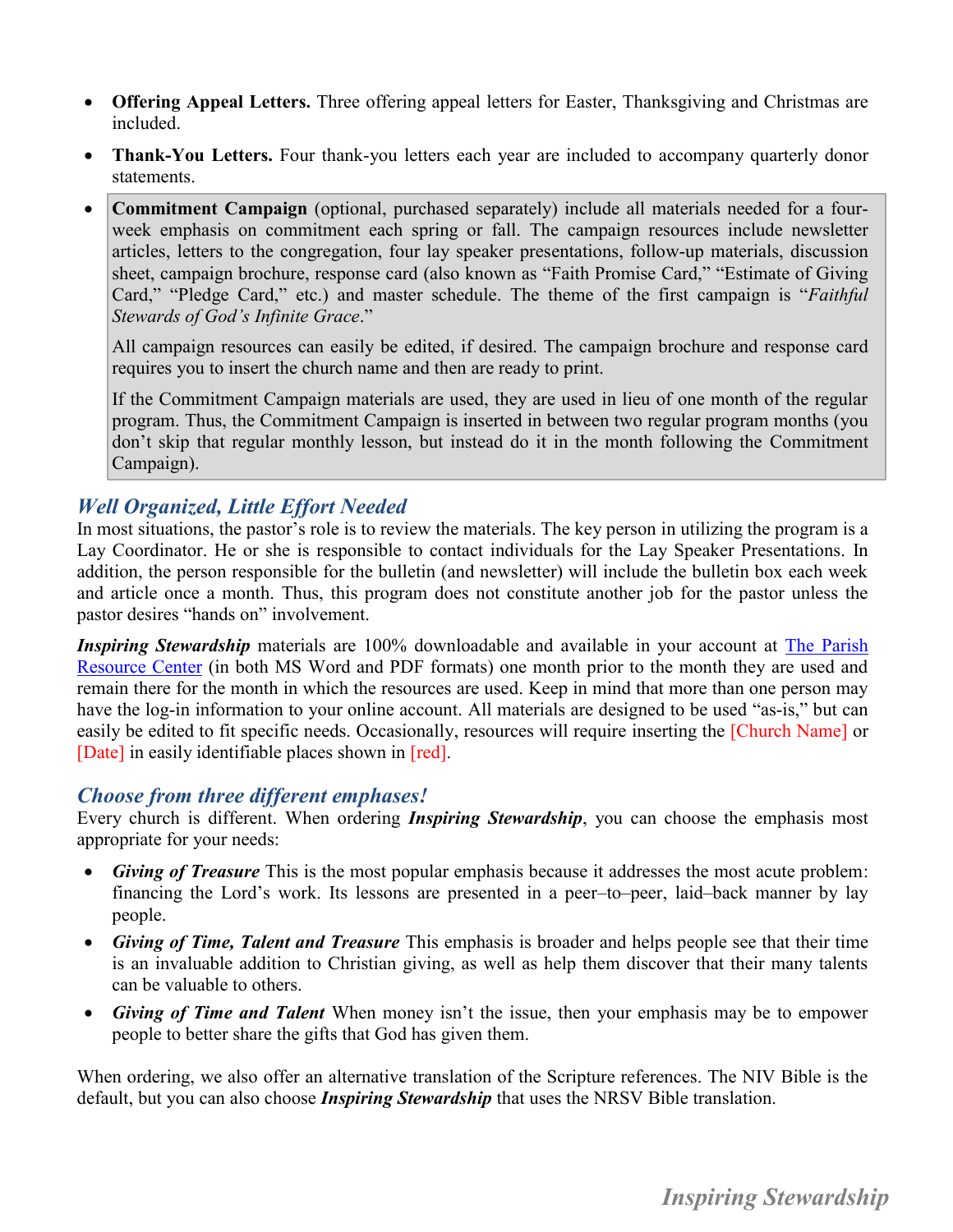#### *Cost, Payment and Money-back Guarantee*

The monthly cost of *Inspiring Stewardship* is only pennies per person and depends on the size of your church:

|                                |                     | <b>Commitment</b><br>Campaign |
|--------------------------------|---------------------|-------------------------------|
|                                | <b>Monthly Cost</b> | (Optional)                    |
| <b>Fewer than 100 members:</b> | \$29.95             | \$49.95                       |
| 100 - 250 members:             | \$39.95             | \$59.95                       |
| $250 - 500$ members:           | \$49.95             | \$69.95                       |
| Greater than 250 members:      | \$59.95             | \$79.95                       |

The monthly charge does not change during the entire four years a church uses the program. The material is copyrighted, and participating churches and pastors are entitled to a one-time use of the materials. We can charge your credit card or bill the church each month, but we also provide substantial discounts for prepayment (Prepaid programs are non-cancellable):

| <b>Prepayment</b> | <b>Discount</b> |
|-------------------|-----------------|
| 1 Year            | 10%             |
| 2 Year            | 15%             |
| 3 Year            | 20%             |
| 4 Year            | 25%             |

*Money-back guarantee:* For those opting to pre-pay, if the program has not met the expectations of the church at the end of the four years, we will refund the full amount paid. So, there is nothing to lose and we believe that you will experience the same success other churches have!

#### *What Pastors and Stewardship Leaders Have Said*

*"This stewardship program is simple in that it relies on common biblical truths. It is low-key in that it is not a hard sell drive to meet a certain fixed goal. (In fact, it is so low-key that it is difficult for people to realize that this is a planned, well-organized program.) But best of all, it is based on biblical principles of stewardship and not on fund raising techniques. This program trains stewards. I am pleased to recommend it to you."* Pastor, Centralia IL

*"The monthly program and Commitment Campaign worked very well for us in my former church. Our weekly giving increased by almost 25%, and we experienced no problems whatsoever in using the program. That's why I want to use it in my new appointment."* Pastor, Gering NE

*"Since we first started using the program, our giving has gone up substantially. We have found the materials to be very good in terms of their content and presentation. We have also appreciated the timely, predictable manner in which the materials have been sent each month. We recommend the program highly."* Chair, Finance Committee, Park Hills MO

*"After eight months of using the program, our church finished the year by raising 98% of the budget, which reflects an increase of over 10% as compared with prior years. Following the second year of the program, we finished the year in better financial shape than ever before in the six years I've been at this church. Also, normally, in the Commitment stewardship campaign, commitment cards cover about 66% of the budget; this year, the cards covered 75% of the budget. We have found the program to be an excellent way to teach biblical stewardship on a year-round basis. We remain very pleased with the program and are happy to recommend it to other churches."* Stewardship Chairperson, Hannibal MO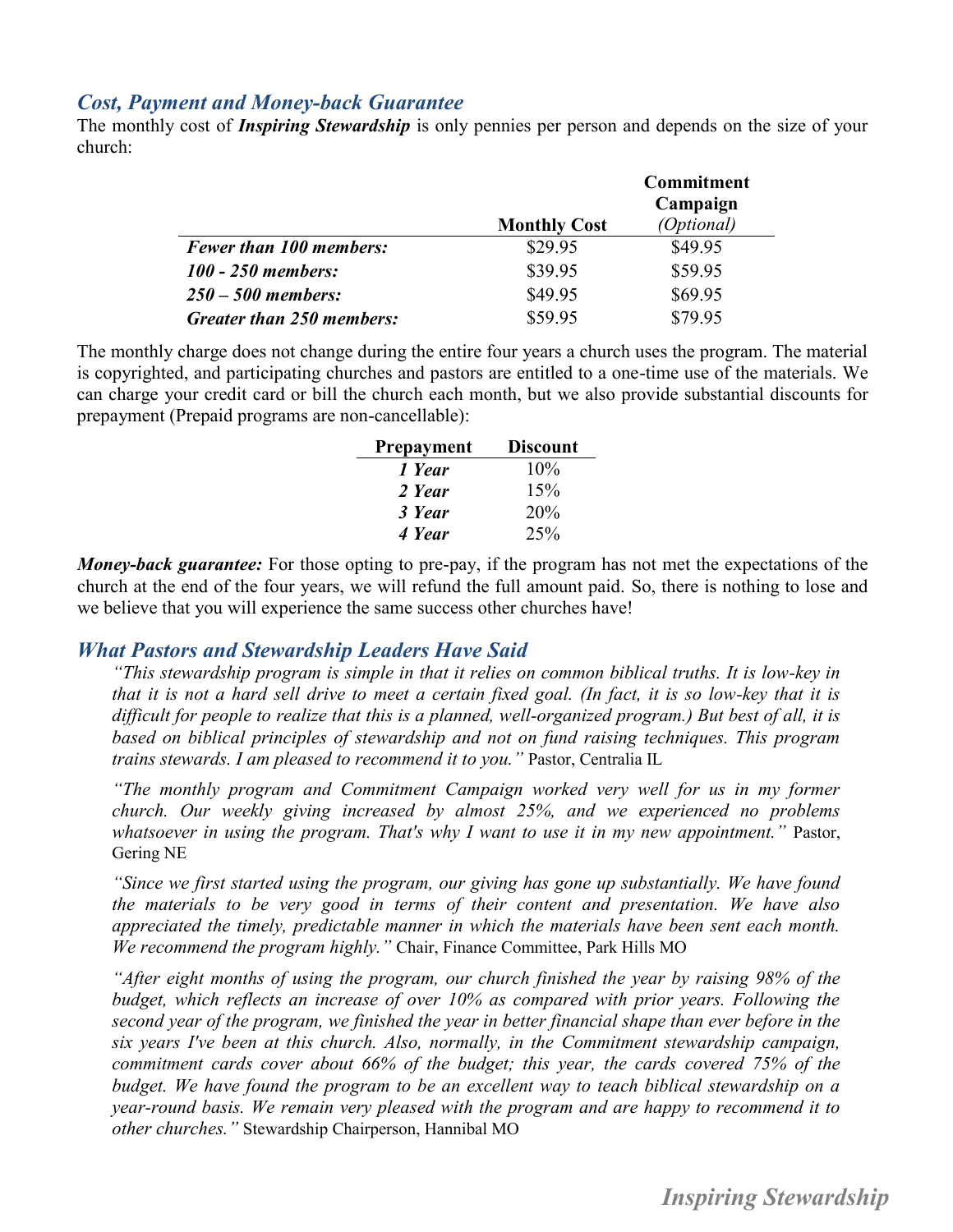

### *Lesson One Bulletin "Box" Message*



Parish Publishing, LLC  $\bullet$   $\circledcirc$  May not be copied without permission.  $\bullet$  www.parishpublishing.org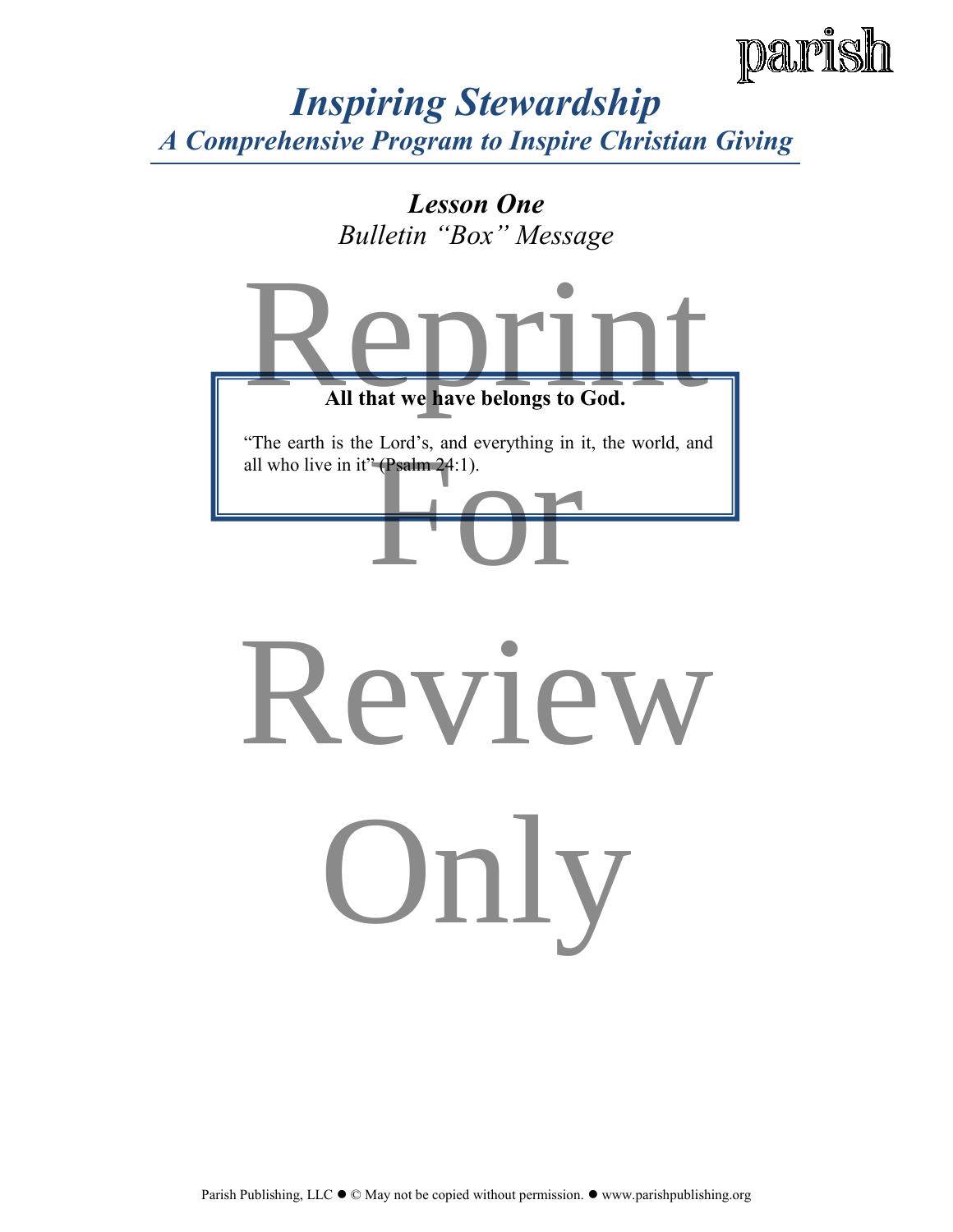### *Lesson One*

*Newsletter, Bulletin or Email Article* 



author who presents this chapter first as the foundation for money management and giving.

God does own it all! That is the teaching of Psalm 24:1 which says, "The earth is the Lord's." Psalm 50:10 says that all of the animals of the forest belong to God, and that the cattle on a thousand hills are his. Haggai 2:8 says that God even owns the silver and gold in all the mines. ng.<br>
all! That is the teaching of Psalm 2<br>
d's." Psalm 50:10 says that all of<br>
Formalism and that the cattle on a thousand<br>
Formalism and the silver and<br>
Sold even owns the silver and

Now, God allows us to use what rightfully belongs to him, but God continues to retain the ownership. We are just managers and stewards of what God has entrusted to us.

Someday, when we stand before God, we shall give an account of what kind of job we have done in managing the resources that God has allowed us to use. hat God has entrusted to us.<br>Someday, when we stand before God, we shall give an account of<br>t kind of job we have done in managing the resources that God has<br>wed us to use.<br>That's why every spending decision becomes a spir

That's why every spending decision becomes a spiritual decision. Every time we use some of God's money, we are making a decision which has eternal ramifications.

Are you using money and possessions as if they belong to you, or are you making spending decisions with the full realization that "God owns it all"? you making spending decisions with the full realization that "God owns it all"?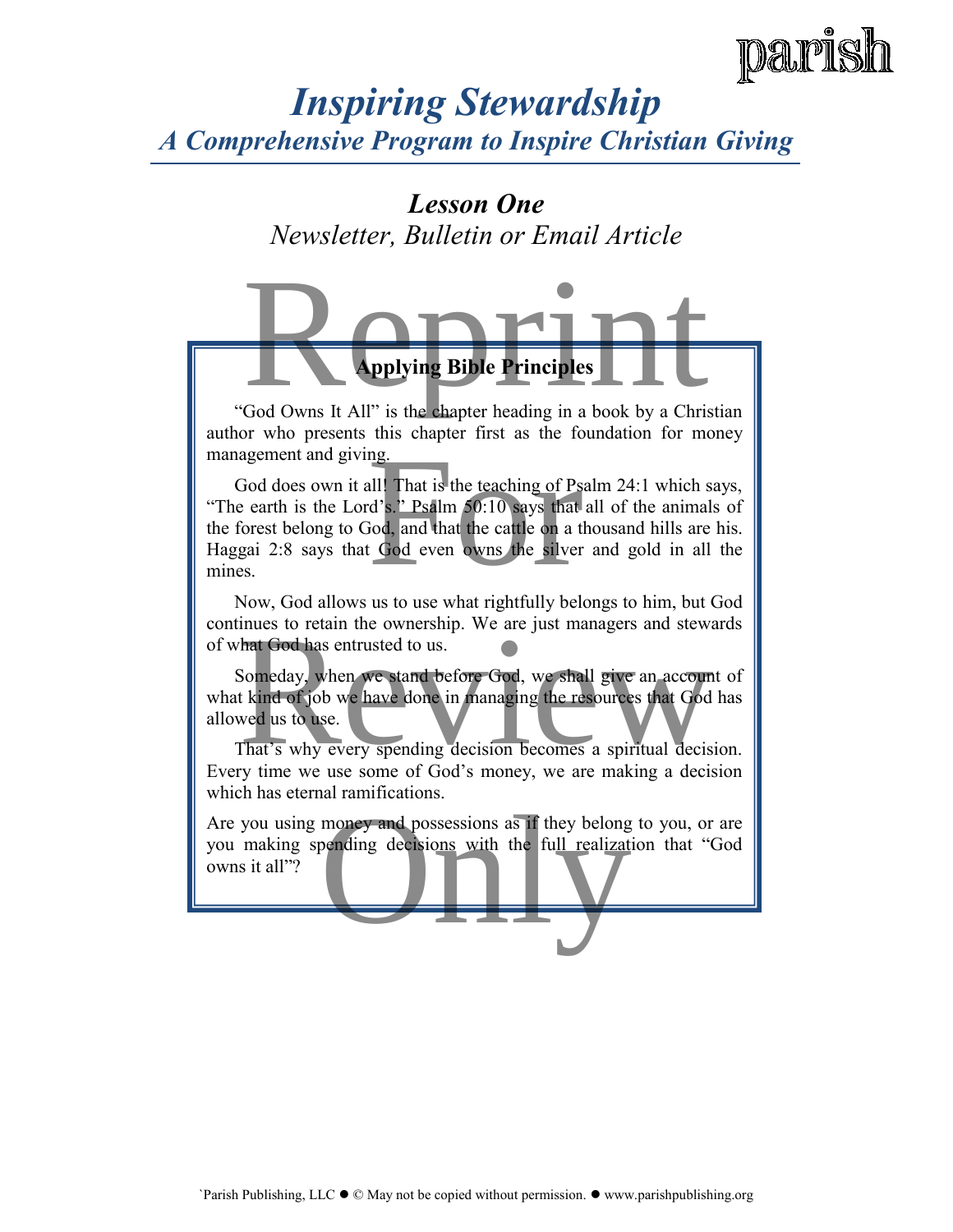

### *Lesson One*

*Lay Speaker Presentation* 

In considering how we manage our money, and in considering how we should support God's work at [Church Name], it is important for us to realize that we own nothing. God has never relinquished his title deed to the world. God owns it all. We are just managers and stewards. God allows us to use money, possessions and other things, but really, he owns it all. ing how we manage our money, and in considering how<br>work at [Church Name], it is important for us to realize th<br>has never relinquished his title deed to the world. God o<br>magers and stewards. God allows us to use money, pos

Listen to Psalm  $24:1$  — "The earth is the Lord's, and everything in it, the world, and all who live in it." It all belongs to God.

Psalm 50:10 expresses it a bit differently. God says, "For every animal of the forest is mine, and the cattle on a thousand hills."

The prophet Haggai said it this way. In chapter 2 and verse 8 of the book which bears his name, Haggai states, "'The silver is mine and the gold is mine,' declares the Lord Almighty." The an belongs to God.<br>
a bit differently. God says, '<br>
on a thousand hills."<br>
t this way. In chapter 2 and v<br>
is, "The silver is mine and the

We are using God's resources when we spend the money that God has entrusted to us. This means that every spending decision is in reality a spiritual decision. Buying a loaf of bread can be as spiritual a decision as deciding what to give to the Lord's work. resources when we spend the money that God has<br>eans that every spending decision is in reality a spiritual<br>of bread can be as spiritual a decision as deciding what to g<br>whing belongs to God, God has the right to whatever<br>w

Since everything belongs to God, God has the right to whatever he wants whenever he wants it. And since it all belongs to God, we can give freely of God's resources to his purposes and to his people.

If you want to see what kind of priority God has in your life, check out your checkbook. As you look at the past few months, did you make decisions as if things belonged to you or to God? As you look at the months which lie ahead, will you make spending decisions as if things belong to you or to God? what kind of priority God has in your l<br>bk at the past few months, did you m<br>or to God? As you look at the months w<br>isions as if things belong to you or to Go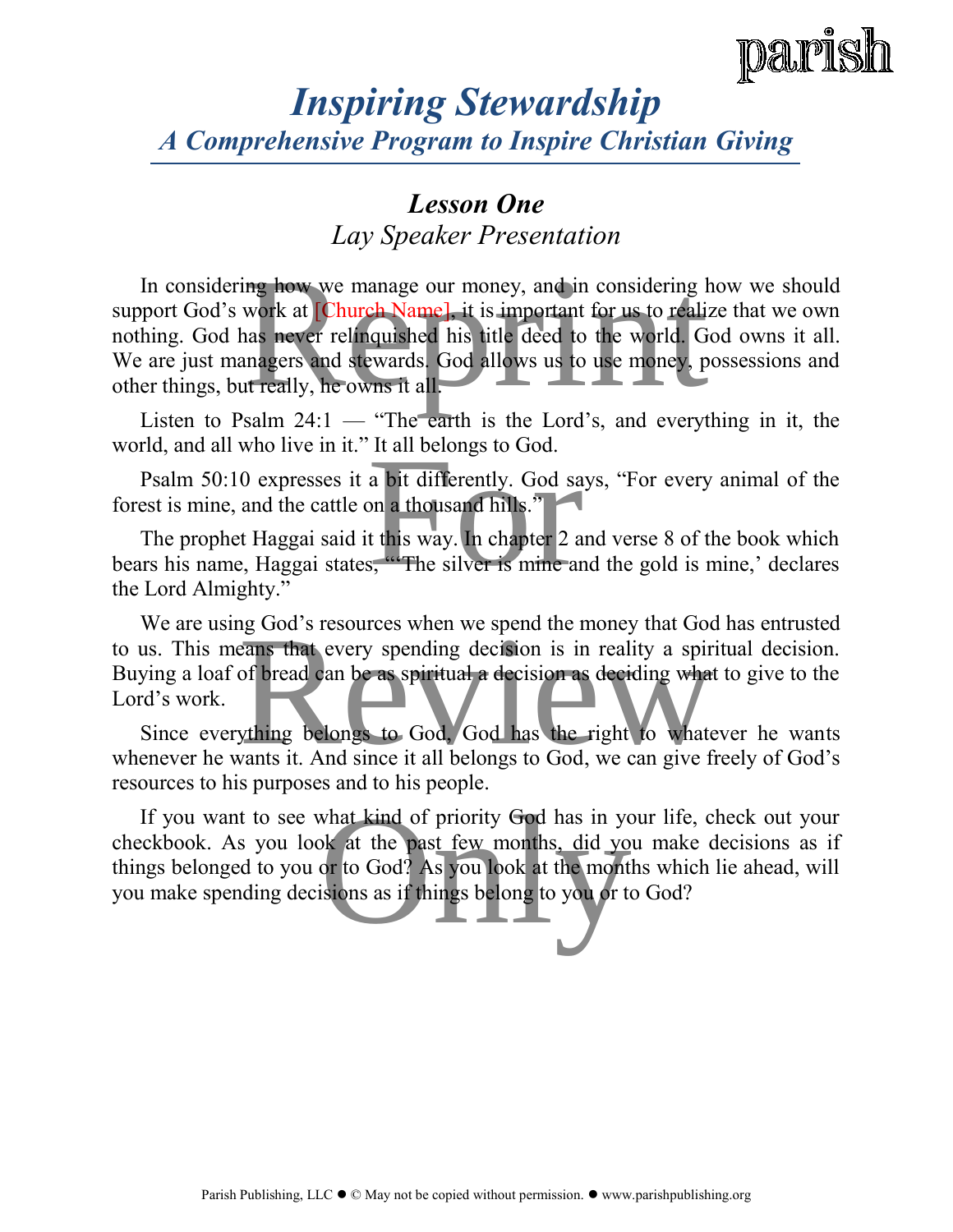### *Lesson One*

*Bible Study, Youth Group, or Sunday School Discussion* 

This month, our emphasis is on the eternal ownership of money, things, and possessions. The claim of Scripture is that God owns it all. Please have your students look up these verses in their Bibles and then discuss with them the meaning of these verses: Figure 1.1<br>
The evolution of the example of the set of things, and posses is that God owns it all. Please have your students look up these verses:<br> **Property:** Psalm 24:1

**Psalm 24:1** 

 **Psalm 50:10** 

 **Haggai 2:8** 

Emphasize to your students that God continues to own everything in the world. Although people may think that they own property, houses, cars, land, and money, the truth of the Scripture is that God continues to own it all. God allows us to use these things, not as owners, but as managers and stewards. hat God continues to own everyt<br>
a property, houses, cars, land, a<br>
own it all. God allows us to use<br>
students is this:

*The key question to ask your students is this:*

Are you making spending decisions as though your money belongs to you or to God?

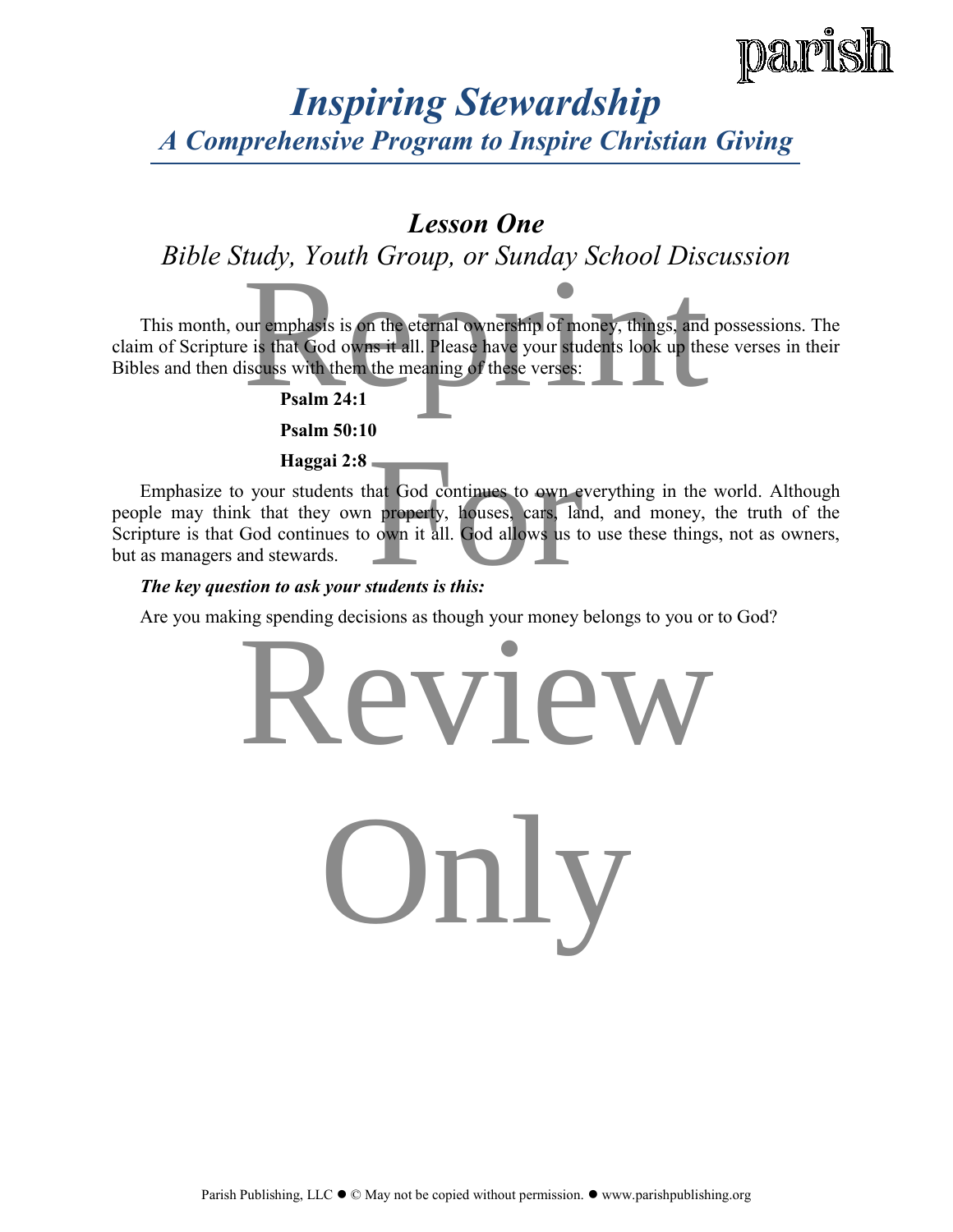| <b>Notes</b> |
|--------------|
|              |
|              |
|              |
|              |
|              |
|              |
|              |
|              |
|              |
|              |
|              |
|              |
|              |
|              |
|              |
|              |
|              |
|              |
|              |
|              |
|              |
|              |
|              |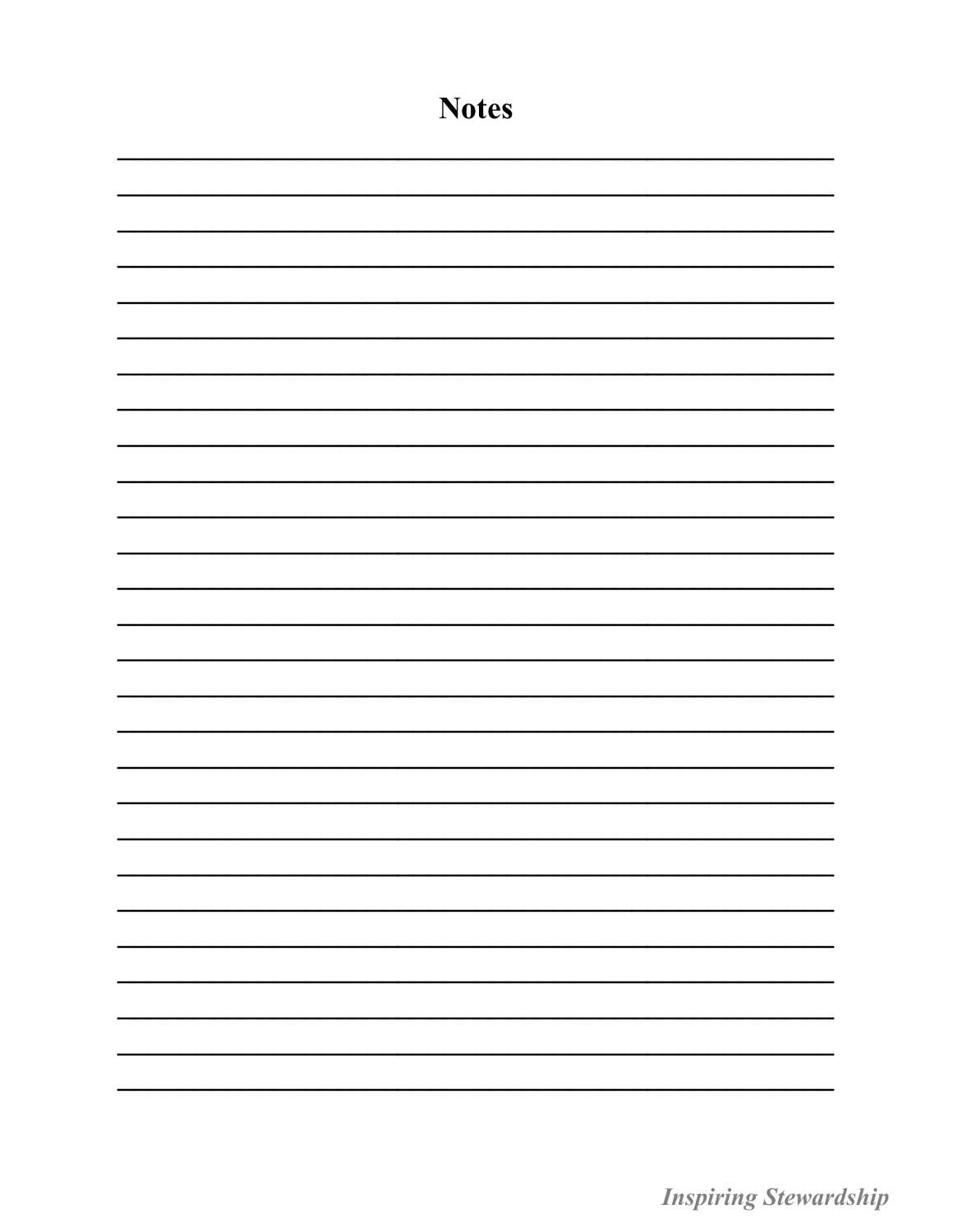**To order please call us toll-free at 888-320-5576** 

**Or visit our website at [www.parishpublishing.org](http://parishpublishing.org/programs_monthly.asp)**